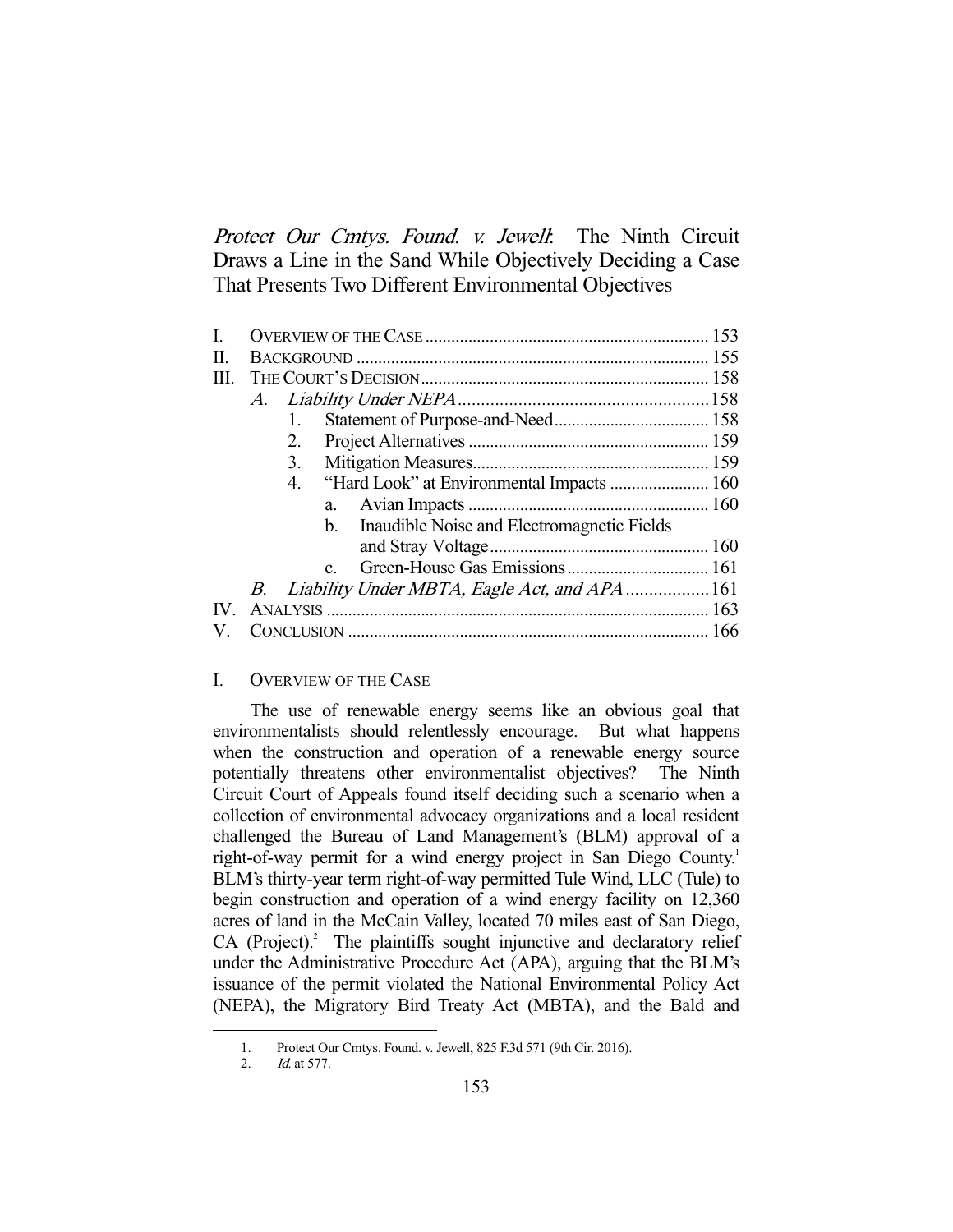Golden Eagle Protection Act (Eagle Act).<sup>3</sup> Currently, there is a circuit split on whether the MBTA applies to federal agencies.<sup>4</sup>

 The BLM is an agency within the Department of Interior and "is charged with the management of federally owned land."<sup>5</sup> One responsibility the BLM is charged with is to grant rights-of-ways for the use of federally-owned lands.<sup>6</sup> Plaintiffs challenged the right-of-way grant the BLM approved to Tule that would allow for the construction and operation of a wind energy facility.<sup>7</sup> The BLM granted Tule's rightof-way grant permit after eliminating thirty-three of the originally proposed turbines, relocating several turbines to mitigate avian collisions, and distributing an environmental impact statement (EIS) for public comment.<sup>8</sup> The BLM submitted a final EIS of the Project and a Record of Decision (ROD) that provided specific details of the right-of-way grant.<sup>9</sup> The ROD indicated the permit was approved based on expresses mitigation conditions, including a Project-Specific Avian and Bat Protection Plan (the Protection Plan), which was created by Tule, BLM and U.S. Fish and Wildlife Service (FWS).<sup>10</sup> Plaintiffs argued the BLM failed to comply with NEPA because (1) the scope of the Project was too narrow, (2) the BLM did not consider viable alternatives, (3) the mitigation strategies were too vague and speculative, and (4) the EIS failed to take a "hard look" at the environmental impact caused by the project. Additionally, plaintiffs argued the BLM violated the MBTA, the Eagle Act, and the APA because it could potentially lead to the taking of migratory birds and eagles. $<sup>11</sup>$ </sup>

 The United States District Court for the Southern District of California rejected plaintiffs' arguments and granted summary judgment to the defendant.12 Plaintiffs appealed to the Ninth Circuit who reviewed the grant of summary judgment de novo. $13$  The Ninth Circuit affirmed the district court's judgment and held BLM did not violate NEPA, the

 <sup>3.</sup> Id. at 578.

 <sup>4.</sup> See Newton Cty. Wildlife Ass'n v. U.S. Forest Service, 113 F.3d 110 (8th Cir.1997); see Sierra Club v. Martin, 110 F.3d 1551 (11th Cir. 1997); see Humane Soc'y of the U.S. v. Glickman, 217 F.3d 882 (D.C. Cir. 2000).

<sup>5.</sup> Protect Our Cmtys. Found., 825 F.3d at 577 (citing 43 U.S.C. §§ 1732(a), 1702(c)  $(2012)$ ).

 <sup>6. 43</sup> U.S.C. § 1761(a) (2012).

 <sup>7.</sup> Protect Our Cmtys. Found., 825 F.3d at 577.

 <sup>8.</sup> Id.

 <sup>9.</sup> Id.

 <sup>10.</sup> Id.

<sup>11.</sup> *Id.* at 579.

<sup>12.</sup> *Id.* at 578.

<sup>13.</sup> *Id.* (*citing* United States v. City of Tacoma, 332 F.3d 574, 578 (9th Cir. 2003)).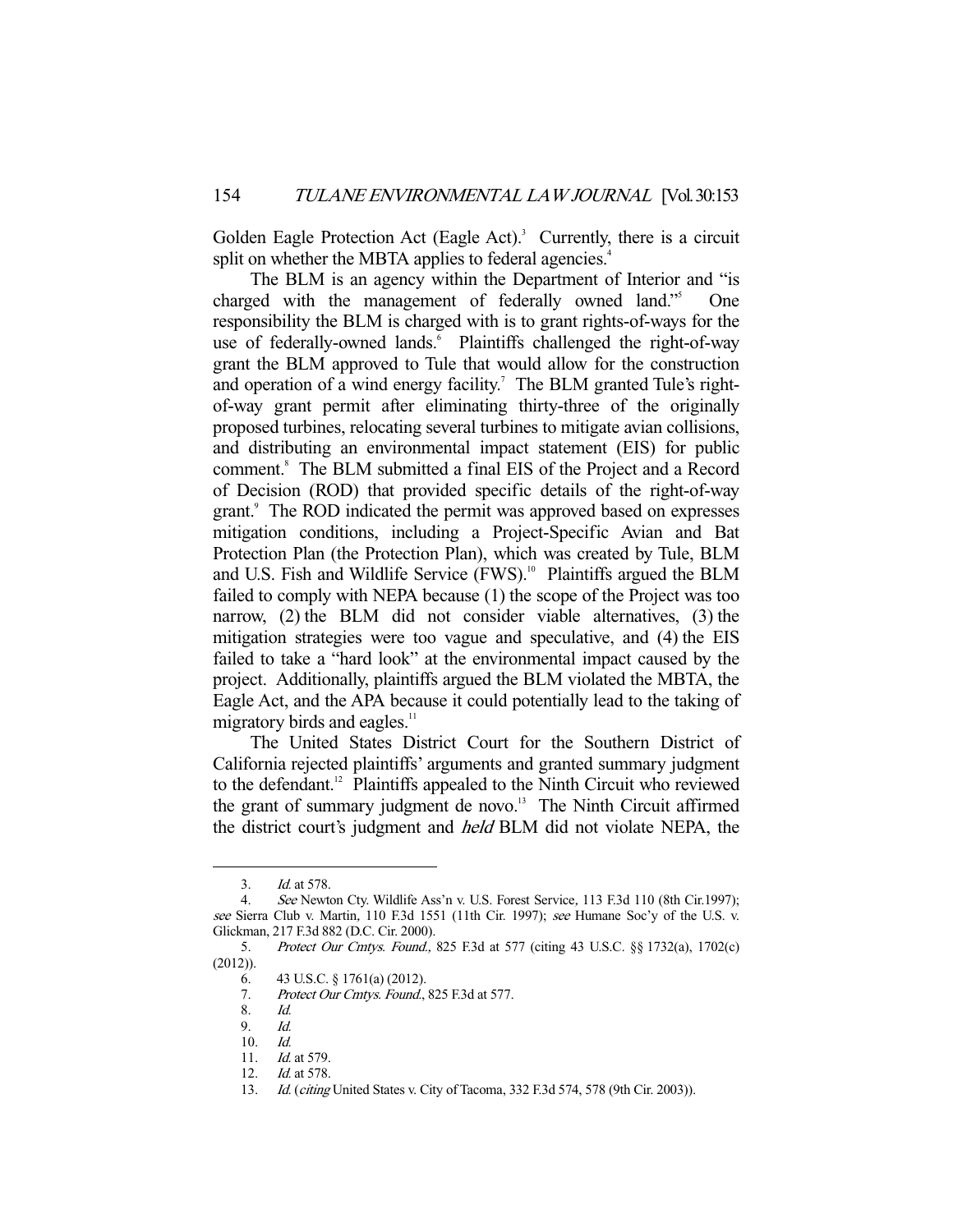MBTA, the Eagle Act, or the APA in issuing the right-of-way grant permit to Tule. Protect Our Cmtys. Found. v. Jewell, 825 F.3d 571, 588 (9th Cir. 2016).

#### II. BACKGROUND

 The National Environmental Protection Act was created by Congress to ensure agencies consider significant environmental impacts of major federal action while informing the public of the potential environmental impacts.<sup>14</sup> Under NEPA, federal agencies are required to prepare a detailed EIS "for major Federal actions significantly affecting the quality of the human environment."15 The EIS must analyze the environmental impact of the proposed action, unavoidable adverse effects of the action, and alternatives to the action, among other things.<sup>16</sup> The EIS should provide decision-makers with enough detailed information regarding the environmental consequences of a proposed action so that they may make an informed decision.<sup>17</sup> The Ninth Circuit has held that when it reviews an EIS, it employs a "rule of reason" to determine the adequacy of the EIS to ensure the agency has provided a detailed discussion of the potential significant environmental impacts.<sup>18</sup>

 The Ninth Circuit has also held that their "proper role [as decisionmakers] is simply to ensure that the [agency] made no 'clear error of judgment' that would render its action 'arbitrary and capricious'" or contrary to law and thus be unlawful under the Administrative Procedure Act.<sup>19</sup> This, the court held, requires the court to "defer to an agency's determination in an area involving a 'high level of technical expertise."<sup>20</sup> For example, in *Lands Council v. McNair* (*Lands Council II*), the Ninth Circuit held that questioning the science behind the Forest's Service plan for commercial logging requires the court "to act as a panel of scientists," which was not proper review for a federal court.<sup>21</sup> "These technical determinations of the agency, reflecting the application of its specialized expertise, merit particular deference on review."<sup>22</sup>

 <sup>14.</sup> Churchill Cty. v. Norton, 276 F.3d 1060, 1072 (9th Cir. 2001) (quoting Robertson v. Methow Valley Citizens Council, 490 U.S. 332, 349 (1989)).

 <sup>15. 42</sup> U.S.C. § 4332(2)(C) (2012).

 <sup>16.</sup> Id.

 <sup>17.</sup> Trout Unlimited v. Morton, 509 F.2d 1276, 1282 (9th Cir. 1974) (citing Calvert Cliffs' Coord. Comm. v. A.E.C., 449 F.2d 1109 (D.C. Cir. 1971)).

<sup>18.</sup> Churchill Cty., 276 F.3d at 1071.

 <sup>19.</sup> Lands Council v. McNair, 537 F.3d 981, 993 (9th Cir. 2008) (en banc), overruled on other grounds by Winter v. Natural Res. Def. Council, Inc., 555 U.S. 7, 20 (2008).

 <sup>20.</sup> Id.

<sup>21.</sup> *Id.* at 988.

 <sup>22.</sup> Protect Our Cmtys. Found. v. Jewell, 825 F.3d 571, 581 (9th Cir. 2016) (citing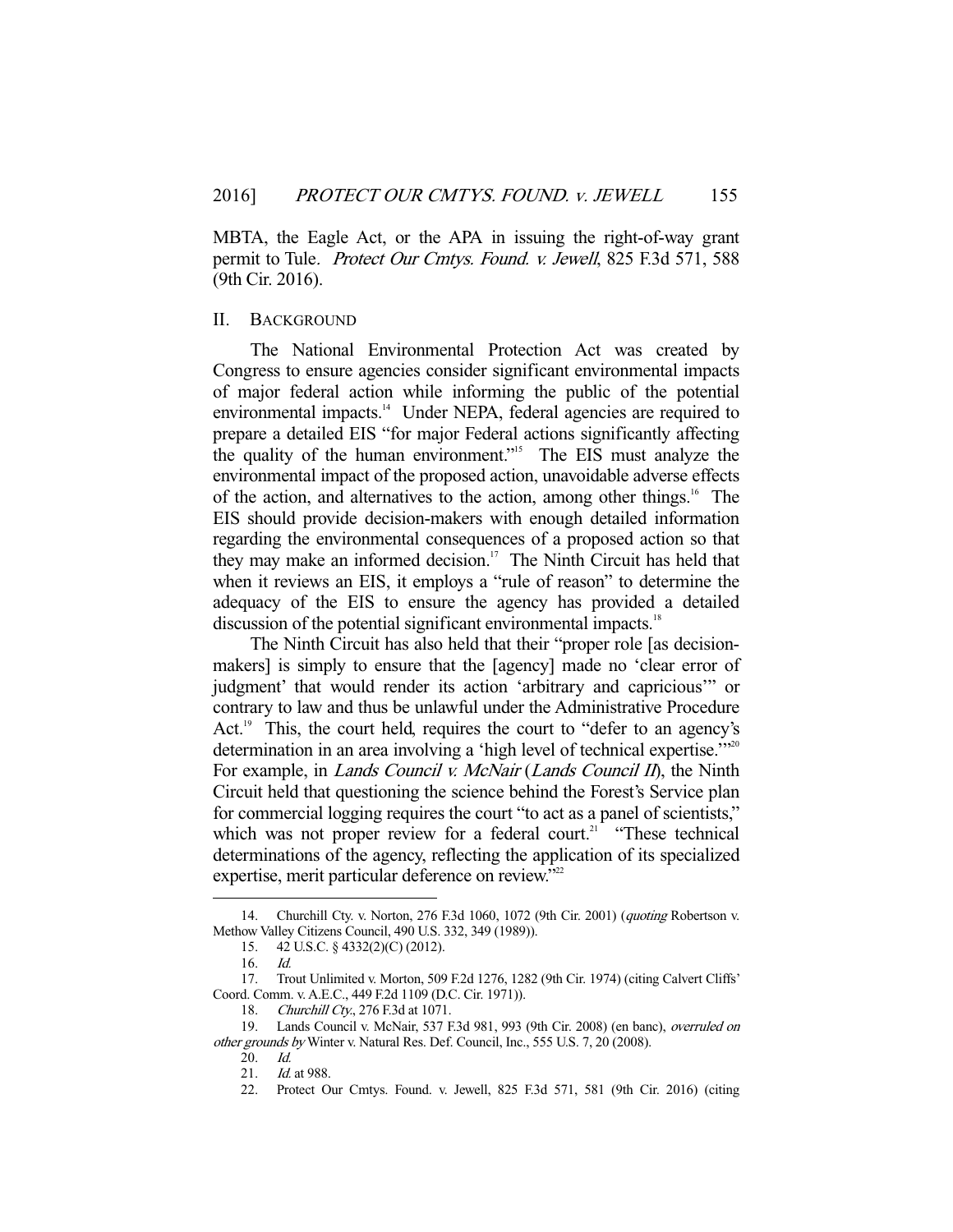An EIS purpose-and-need statement shall "briefly specify the underlying purpose and need to which the agency is responding in proposing alternatives including the proposed action."<sup>23</sup> When a court reviews a purpose-and-need statement the court gives the agency "considerable discretion" in defining the statement.<sup>24</sup> But as the Ninth Circuit has held, "this discretion is not unlimited."25 A purpose-and-need statement is evaluated under a reasonableness standard that ensures the statement reflects federal policy goals and statutory objectives.<sup>26</sup> Additionally, if the statement "unreasonably narrows the agency's consideration of alternatives so that the outcome is preordained," it will fail. $27$ 

 Lastly, although NEPA does not mandate substantive results, an agency should include a discussion of possible mitigation measures in the EIS.<sup>28</sup> The Ninth Circuit has held that when determining whether an agency has considered appropriate mitigation measures, the court looks to the reasonableness and sufficient detail of mitigation measures that show the potential environmental consequences of the proposed action.<sup>29</sup> "Perfunctory descriptions or mere lists of mitigations are insufficient."<sup>30</sup>

 Agency action is not only subject to judicial review under NEPA, but could be subject to judicial review under other Acts, such as the Migratory Bird Treaty Act (MBTA) and the Bald and Golden Eagle Protection Act (Eagle Act). The MBTA is a federal criminal statute that "makes it illegal to 'pursue, hunt, take, capture, kill, attempt to take, capture or kill . . .' any migratory bird or 'any part, nest, or egg of any

generally Lands Council II, 537 F.3d at 988).

 <sup>23. 40</sup> C.F.R. § 1502.13 (2012); see also Alaska Survival v. Surface Transp. Board, 705 F.3d 1073, 1084 (9th. Cir. 2013).

<sup>24.</sup> Alaska Survival, 705 F.3d at 1084.<br>25. Westlands Water Dist. v. U.S. Dep'

 <sup>25.</sup> Westlands Water Dist. v. U.S. Dep't of the Interior, 367 F.3d 853, 866 (9th Cir. 2004).

 <sup>26.</sup> See id.

<sup>27.</sup> Alaska Survival, 705 F.3d at 1084.

<sup>28.</sup> Alaska Survival, 705 F.3d at 1084; see also Robertson v. Methow Valley Citizens Council, 490 U.S. 332, 351-52 (1989). In Robertson, the Court held that although NEPA does not impose substantive requirements, "the requirement that an EIS contain a detailed discussion of possible mitigation measures flows both from the language of the Act and, more expressly, from the [Council of Environmental Quality's] implementing regulations." See id. The court held the demand for a detailed statement on adverse environmental impacts "is an understanding that the EIS will discuss the extent to which adverse effects can be avoided." Id. "There is a fundamental distinction, however, between a requirement that mitigation be discussed in sufficient detail to ensure that environmental consequences have been fairly evaluated, on the one hand, and a substantive requirement that a complete mitigation plan be actually formulated and adopted, on the other." *Id.* at 352.

<sup>29.</sup> Alaska Survival, 705 F.3d at 1088.

 <sup>30.</sup> Id. (citing Neighbors of Cuddy Mountain v. U.S. Forest Serv., 137 F.3d 1372, 1380 (9th Cir. 1998)).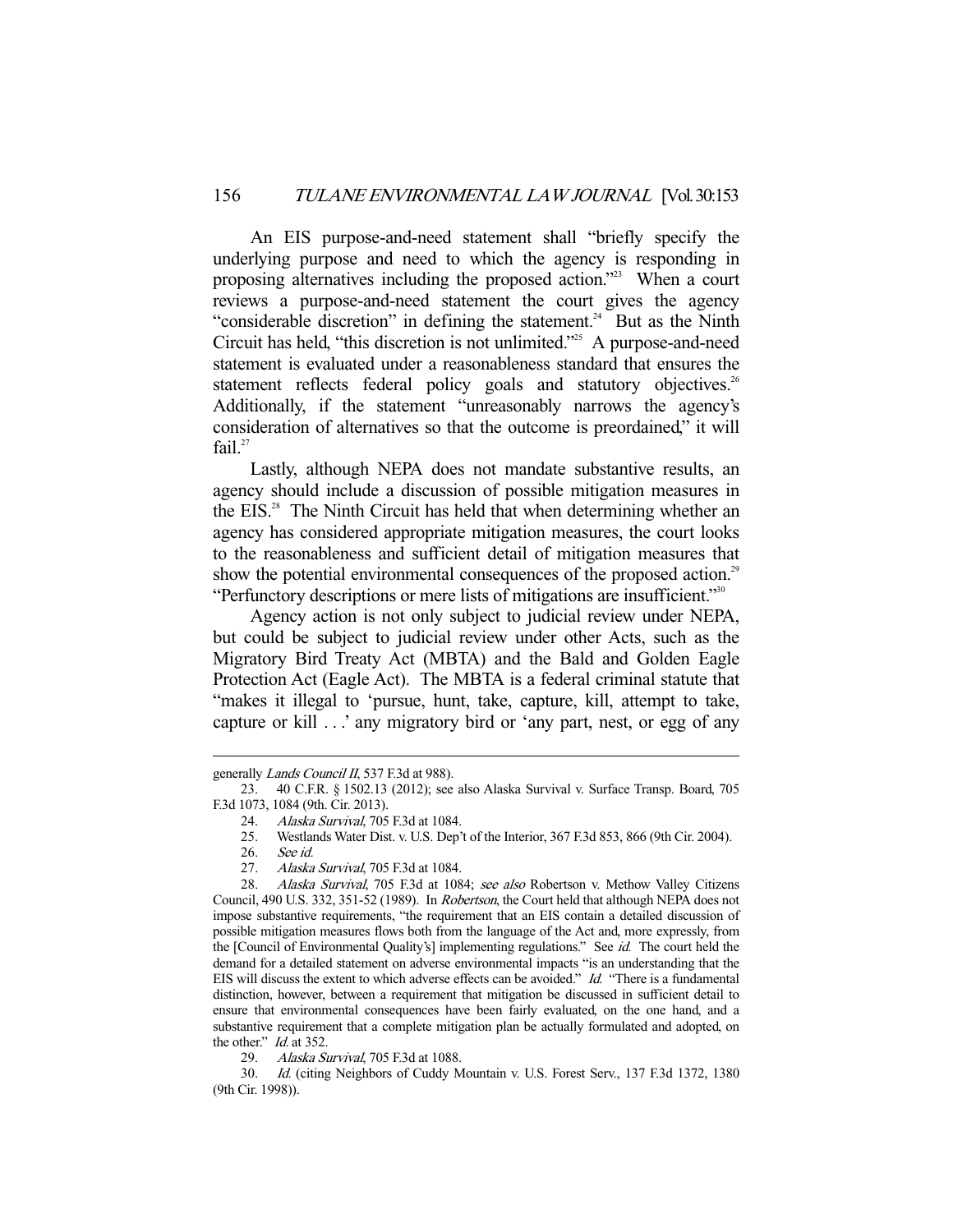such bird . . . , by any means or in any matter', 16. U.S.C. § 703, except as permitted by valid permit issued pursuant to regulations."<sup>3</sup>

 Several Circuits are divided on whether the MBTA applies to federal agencies. The Eighth Circuit and the Eleventh Circuit have held that the MBTA does not apply to federal agencies because the only criminal penalty is through 16 U.S.C.  $\S 707(a)$ , which states that "any person, association, partnership, or corporation" that violates the MBTA "shall be deemed guilty of a misdemeanor and upon conviction thereof shall be fined not more than \$15,000 or imprisoned not more than six months, or both."<sup>32</sup> The D.C. Circuit, however, held the MBTA does apply to agencies.<sup>33</sup> In *Humane Soc'y of the United States v. Glickman*, the D.C. Circuit held that "it would be odd if [agencies] were exempt" from the MBTA because the purpose of the Act was to enforce a treaty between the United States and Great Britain to protect migratory birds.<sup>34</sup> The court reasoned that if, for example, Canada started to slaughter eider ducks, they would no doubt be held acting contrary to the Treaty; therefore, if the MBTA applies to a sovereign nation, then there is no doubt the Act applies to agencies as well.<sup>35</sup>

 Similar to the MBTA, the Eagle Act makes it illegal to "take, possess, sell, purchase, barter, offer to sell, purchase or barter, transport, export or import, at any time or in any manner, any bald eagle, . . . , or any golden eagle, alive or dead or any part, nest or egg thereof."36 The Eagle Act, unlike the MBTA, calls for both criminal and civil enforcement, and agencies are also subject to liability under the Eagle Act. $37$  Additionally, a FWS regulation explicitly states that an agency must obtain a permit if any agency action implemented by the agency itself would allow for taking of bald or golden eagles.<sup>38</sup>

 Lastly, if a federal statute does not contain a provision for judicial review, the Ninth's Circuit reviews the statute under the APA.<sup>39</sup> For an

 <sup>31.</sup> Seattle Audubon Soc'y v. Washington Contract Loggers Ass'n., 952 F.2d 297, 303 (9th Cir. 1991) (quoting 16 U.S.C. § 703 (2012)).

 <sup>32. 16</sup> U.S.C. § 707 (2012); see Newton County Wildlife Ass'n, 113 F.3d 110, 115 (8th Cir. 1997); see Sierra Club v. Martin, 110 F.3d 1551, 1555 (11th Cir. 1997).

 <sup>33.</sup> Humane Soc'y of the U.S. v. Glickman, 217 F.3d 882, 888 (D.C. Cir. 2000). In 1997, the Director of the U.S. Fish and Wildlife Service distributed a memorandum stating federal agencies were immune from liability under the MBTA. Id. In Glickman, the D.C. Circuit found that the Forest Service's adoption of this interpretation of the Act was directly caused by the Martin case and other pending litigation. Martin, 110 F.3d at 1555; Glickman, 217 F.3d at 888.

 <sup>34.</sup> See Glickman, 217 F.3d at 884, 887.

 <sup>35.</sup> Id. at 887.

 <sup>36. 16</sup> U.S.C. § 668(b) (2012).

<sup>37.</sup> *Id.* at (a)-(b).

 <sup>38. 74</sup> Fed. Reg. 44,843 (Sep. 11, 2009).

 <sup>39.</sup> City of Sausalito v. O'Neill, 386 F.3d 1186, 1205-06 (9th Cir. 2004).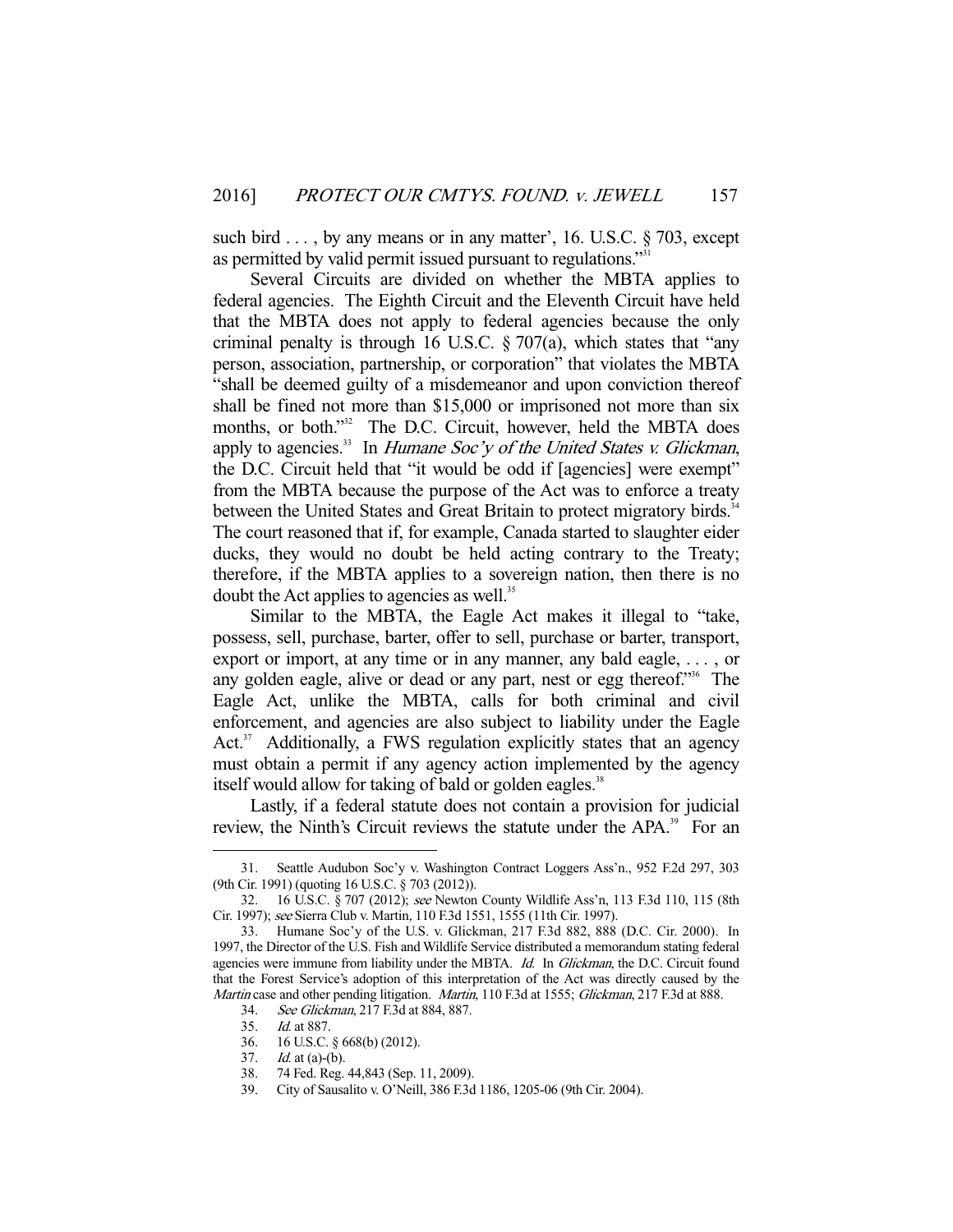agency action to be judicially reviewable in the Ninth Circuit, it must be final and affirmative.<sup>40</sup> Under the APA, an agency action may be set aside by the reviewing court if it is "not in accordance with law."<sup>41</sup> For example, the Ninth Circuit has held that granting a permit based on a misunderstanding of a federal statute is contrary to law under the APA and thus should be set aside.<sup> $42$ </sup> Relying on an environmental assessment instead of creating an EIS, despite meeting the requirements under NEPA to create an EIS, is also considered an agency action contrary to law in the Ninth Circuit.<sup>43</sup>

# III. THE COURT'S DECISION

A. Liability Under NEPA

 In the noted case, the Ninth Circuit reaffirmed its standard approach to reviewing an EIS in holding that an EIS will be upheld if it provides an adequate statement of purpose and need, thorough detail of environmental consequences, and descriptions of reasonable alternatives because it would provide a detailed record to aid the court in its decision making.44 Contrary to the plaintiffs' arguments, the court found that the EIS complied with NEPA.<sup>45</sup>

## 1. Statement of Purpose-and-Need

 Plaintiffs argued the scope of the Project's purpose-and-need statement was too narrow, and thus did not comply with NEPA.<sup>46</sup> The court found that the EIS's purpose and need statement was adequately broad.47 The court found the purpose-and-need statement reflected the agency's immediate objectives and broader policy goals when choosing between the alternatives.<sup>48</sup> The court also held the statement was consistent with the agency's duties to consider federal policies when

48. Id.

<sup>-</sup>40. Western Watersheds Project v. Matejko, 468 F.3d 1099, 1108 (9th Cir. 2006); see also Defenders of Wildlife v. EPA, 420 F.3d 946 (9th Cir. 2005) overruled on other grounds by National Ass'n of Home Builders v. Defenders of Wildlife, 551 U.S. 664 (2007).

 <sup>41. 5</sup> U.S.C. § 706(2)(a).

 <sup>42.</sup> The Wilderness Soc'y v. U.S. Fish and Wildlife Service, 353 F.3d 1051, 1555 (9th Cir. 2003).

 <sup>43.</sup> Anderson v. Evans, 371 F.3d 475, 480 (9th Cir. 2002).

 <sup>44.</sup> See generally Protect Our Cmtys. Found. v. Jewell, 825 F.3d 571, 580-83 (9th Cir. 2016).

 <sup>45.</sup> See id.

 <sup>46.</sup> Id. at 579.

 <sup>47.</sup> See id. at 580.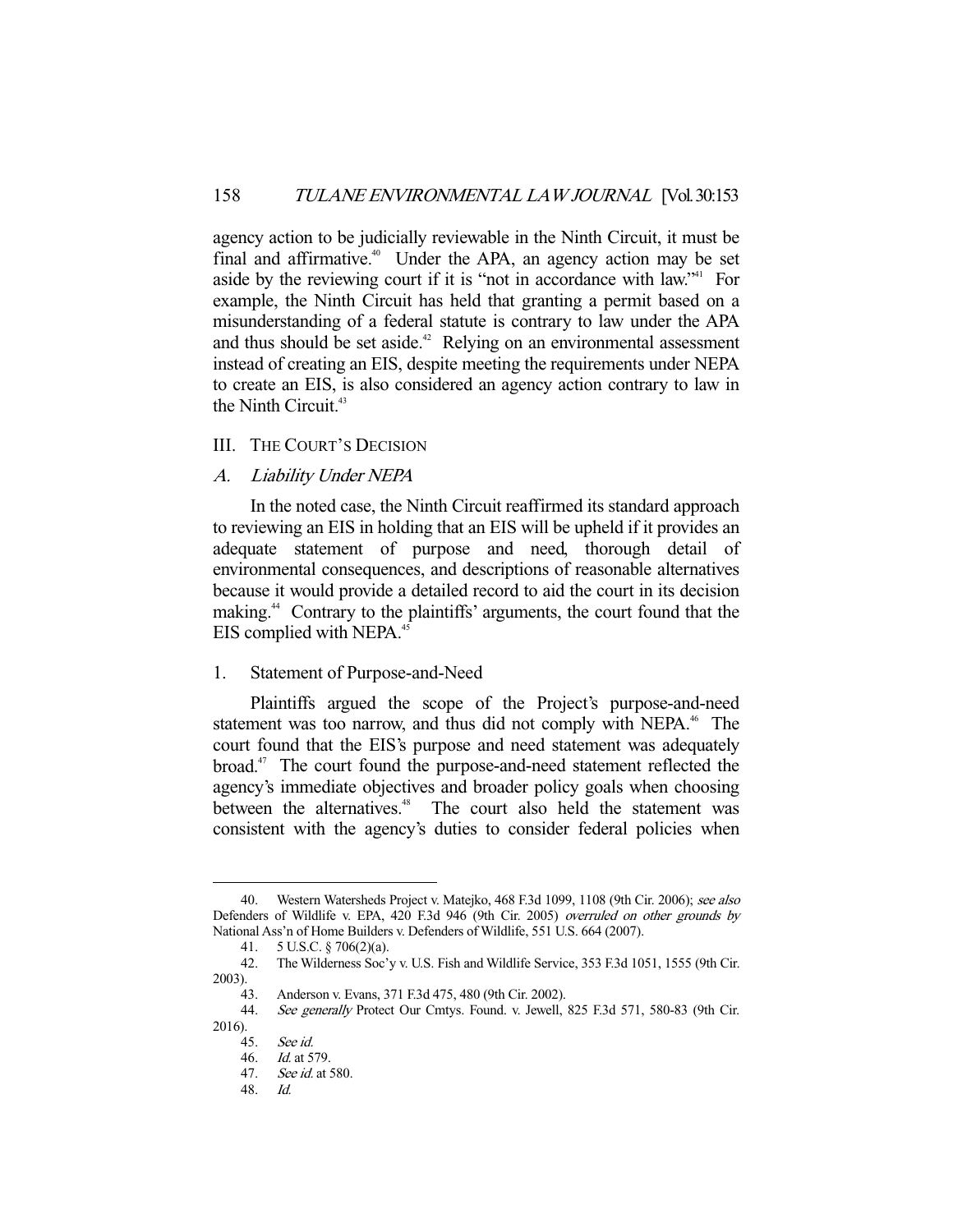approving or denying a right-of-way request, and the statement provided a reasonable explanation of the project goals.<sup>49</sup>

## 2. Project Alternatives

 Under the "rule of reason" review adopted by the Ninth Circuit, the court found the BLM's EIS contained a thorough discussion of probable environmental impacts from the proposed action, and adequately explained its reasons for not adopting the project alternatives.<sup>50</sup> The court also held that, despite plaintiffs' challenges, the BLM did consider reasonable and feasible alternatives, including the "distributedgeneration" alternative, which called for the use of rooftop solar panels.<sup>51</sup> The court concluded that an agency need not bend over backwards to consider "'remote and speculative'" alternatives, and here the BLM did in fact evaluate all reasonable and feasible alternatives.<sup>52</sup> The court found that it was within the BLM's expertise to dismiss the "distributedgeneration" alternative, which called for the implantation and use of rooftop solar panels.<sup>53</sup> Specifically, the court found that the BLM thoroughly reviewed the technicalities of implementing the "distributedgeneration" and properly determined it was not a feasible alternative in that it did not meet the BLM's policy goals, nor was it cost effective.<sup>54</sup>

## 3. Mitigation Measures

 The court also dismissed the plaintiffs' challenge that the BLM did not provide for adequate mitigation measures.<sup>55</sup> The court concluded the agency did in fact draft "a comprehensive set of mitigation measures" that relied on field studies and scientific research.<sup>56</sup> Additionally, the court rejected plaintiffs' argument that BLM did not provide "sufficient detail" of its mitigation measures because, as the court concluded, the BLM's creation and incorporation of the lengthy Protection Plan provided ample detail of its proposed mitigation measures.<sup>57</sup>

 <sup>49.</sup> Id.

 <sup>50.</sup> Id. (quoting City of Carmel-By-The-Sea v. U.S. Dep't. of Transp., 123 F.3d 1142, 1155 (9th Cir. 1997)).

 <sup>51.</sup> Id. at 580-81.

 <sup>52.</sup> Id. (quoting Westlands Water Dist. v. U.S. Dep't. of the Interior, 367 F.3d 853, 868 (9th Cir. 2004)).

 <sup>53.</sup> Id. at 581.

 <sup>54.</sup> Id.

 <sup>55.</sup> See id. at 581-82.

 <sup>56.</sup> Id. 57. Id.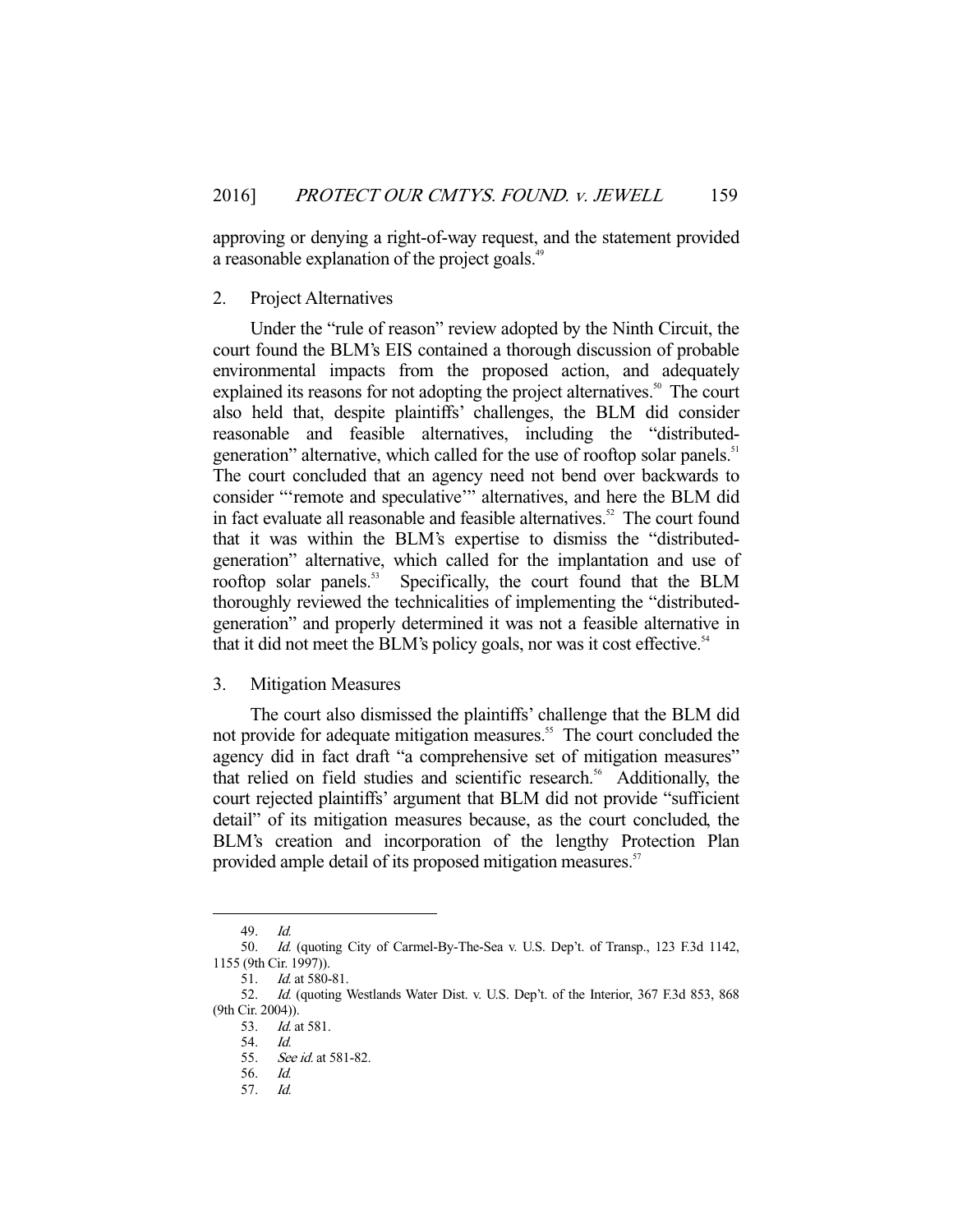#### 4. "Hard Look" at Environmental Impacts

 Plaintiffs raised several substantive challenges to BLM's approval of the right-of-way grant.<sup>58</sup> The court, while separately analyzing each of the four substantive claims, generally held plaintiffs' substantive challenges were "unavailing," and could even create a situation where the court "substitutes its judgment for that of the agency," which is improper judicial review.<sup>59</sup>

a. Avian Impacts

 Plaintiffs argued the EIS failed to account for the effects the projects have on birds at all life stages because it only accounted for the nesting stage and did not account for nighttime migratory-bird surveys.<sup>60</sup> The court held that the BLM's EIS analysis of the bird species that could be potentially affected by the Project "is reasonable and satisfies NEPA's 'hard look' requirement."61 Specifically, the court found it was within the agency's reasonable discretion to provide less analysis for noise effects on migratory birds because it listed a dozen mitigating measures to reduce this specific impact. $62$  The court also held it was within the agency's discretion to not conduct a nighttime migratory-bird survey, because in the EIS, the BLM showed that they relied on surveys and scientific literature that provided a reason for not conducting a nighttime migratory-bird survey.<sup>63</sup>

b. Inaudible Noise and Electromagnetic Fields and Stray Voltage

 Plaintiffs also alleged the EIS did not take into account the effect inaudible noise had on humans and the adverse health effects of electromagnetic fields and stray voltage.<sup>64</sup> The court again held that the BLM properly considered these effects and concluded that the BLM's determination that the Project would create minimal risk was within their reasonable discretion.<sup>65</sup>

62. Id.

<sup>58.</sup> See generally id. at 582-85.

 <sup>59.</sup> Id. at 582-83.

 <sup>60.</sup> Id. at 583.

 <sup>61.</sup> Id.

 <sup>63.</sup> Id. 64. Id. at 583-84.

 <sup>65.</sup> Id.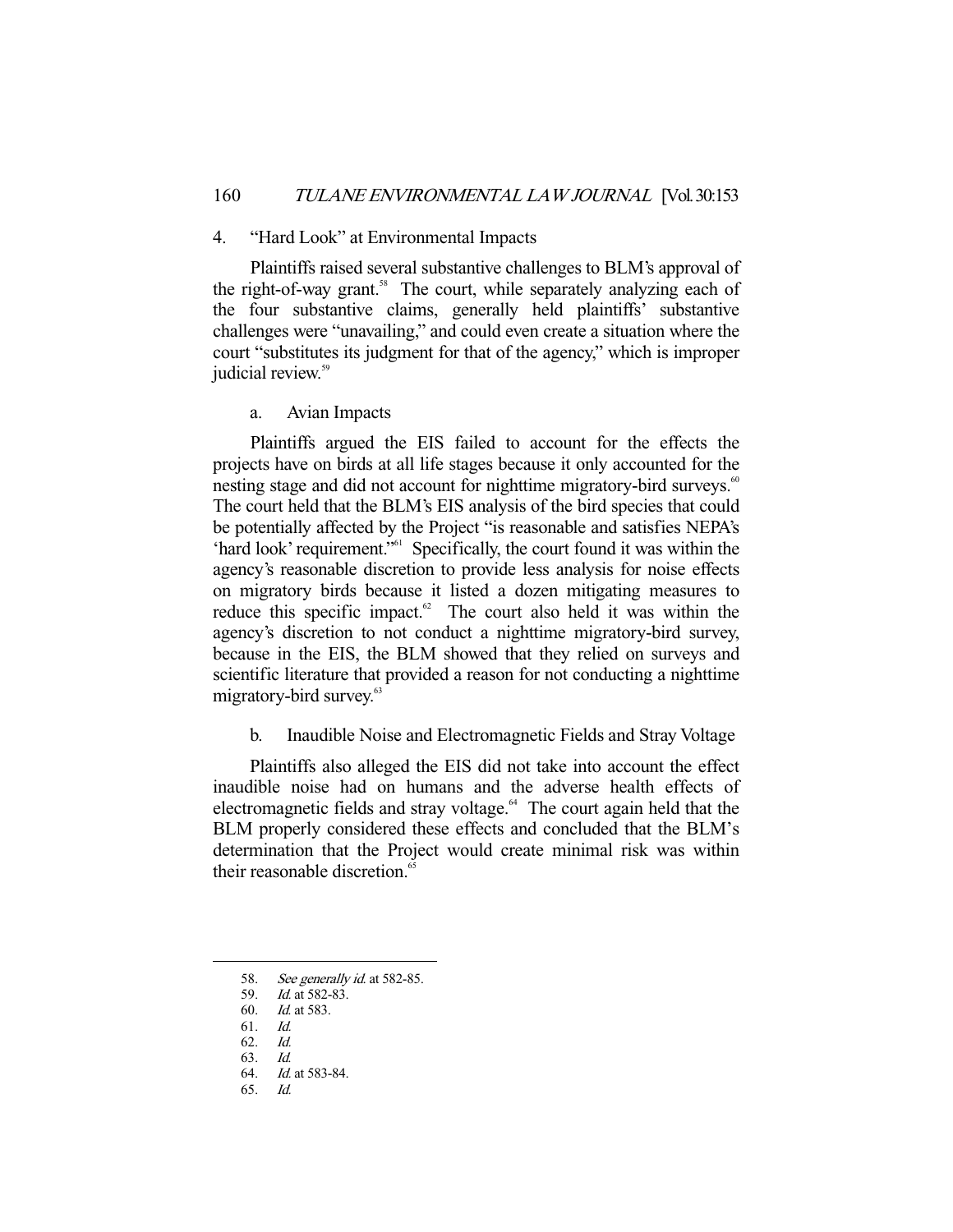#### c. Green-House Gas Emissions

 Finally, plaintiffs challenged the BLM's compliance under NEPA because they argued the EIS failed to take a "hard look" at the impact of the Project on green-house gas emissions and global warming.<sup>66</sup> Here, the court rejected plaintiffs' argument and held the EIS did take a "hard look" at the impact of the Project on green-house gas emissions.<sup>67</sup> The court also held the defendant's creation of a new source of renewable energy that would potentially decrease overall emissions in California "simply by virtue" is enough to show the defendants took a "hard look" at the impacts the project would have on green-house gas emissions and thus does not require additional evidence and analysis beyond what was already provided in the EIS.<sup>68</sup> As for the plaintiffs' contention that BLM failed to take into account the emissions the Project would generate, the court held the BLM reasonably concluded that this was out of Tule's control and would be too speculative, and that decision was well within their discretion.<sup>69</sup>

## B. Liability Under MBTA, Eagle Act, and APA

 Another argument the plaintiffs presented to the court is that the BLM violated the MBTA, the Eagle Act, and the APA by granting Tule's right-of-way request.<sup>70</sup> Specifically, plaintiffs argued that the BLM violated the MBTA and the Eagle Act because Tule's wind-turbines that would be created as a result of the BLM's right-of-way grant would lead to the unlawful "take" of migratory birds and eagles without a FWS permit.<sup>71</sup> To support their argument that the BLM violated the MBTA, plaintiffs relied on a D.C. Circuit case, Humane Soc'y of the United States v. Glickman, which held an agency liable under the MBTA for permitting the killing of migratory birds without a FWS permit.<sup>72</sup> In Glickman, the District of Columbia Circuit held the United States Department of Agriculture violated the MBTA because the agency itself implemented the "Integrated Goose Management Program" that called for the killing of Canada Geese in certain circumstances.<sup>73</sup> Plaintiffs argued that even if the BLM is not considered liable under the MBTA,

 <sup>66.</sup> Id. at 579.

 <sup>67.</sup> Id. at 584.

 <sup>68.</sup> Id.

<sup>69.</sup> *Id.* at 584-85.

 <sup>70.</sup> Id. at 585.

 <sup>71.</sup> Id.

 <sup>72.</sup> Id.; Humane Soc'y of the U.S. v. Glickman, 217 F.3d 882, 888 (D.C. Cir. 2000).

<sup>73.</sup> Glickman, 217 F.3d at 884.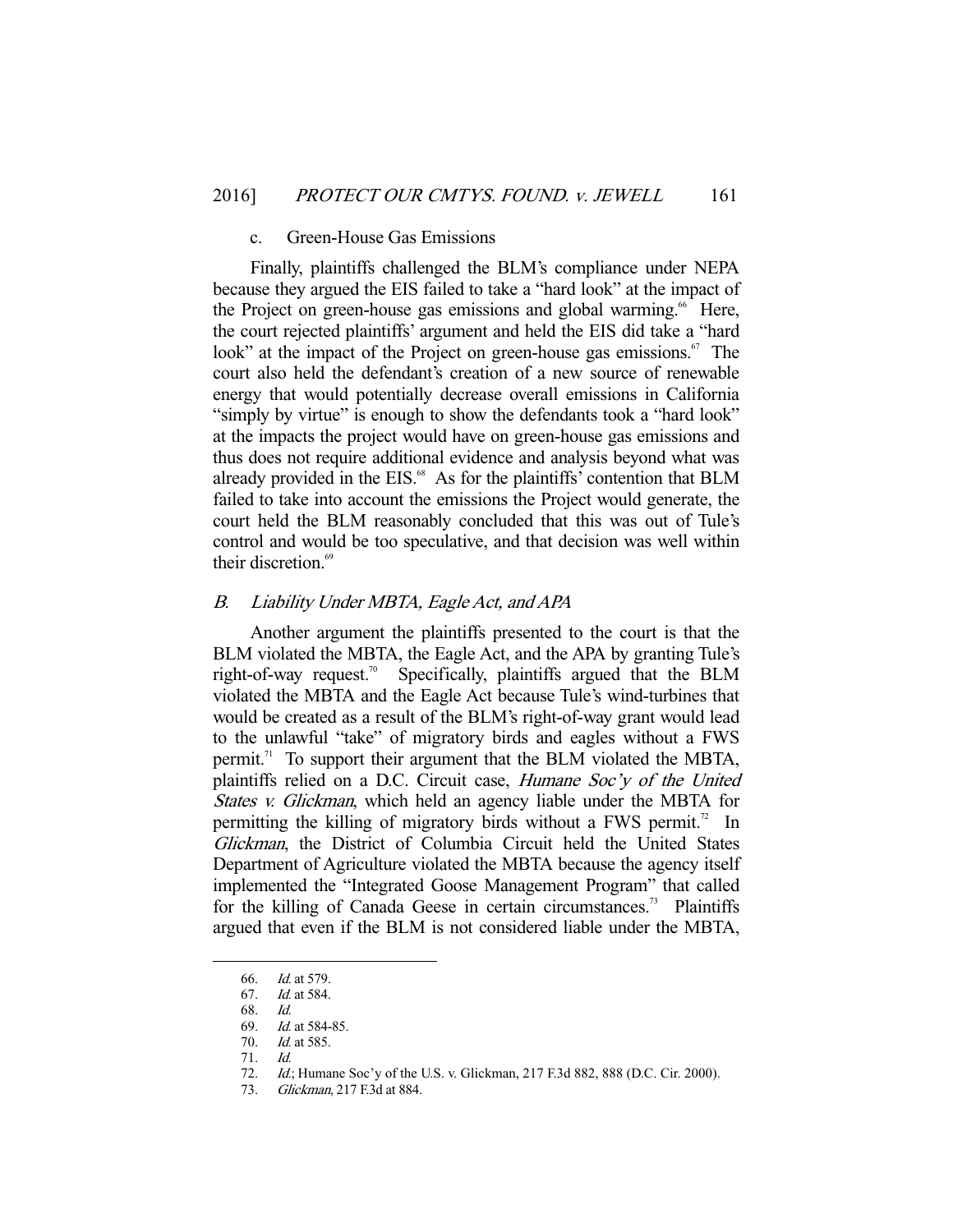permitting the Tule right-of-way grant could potentially lead to the taking of migratory birds, which is contrary to the MBTA and thus unlawful under the APA.<sup>74</sup> The court rejected these arguments.<sup>75</sup>

 First, the court held the MBTA does not account for "attenuated secondary liability" on regulatory agencies "whose regulatory acts do not directly or proximately cause the 'take' of migratory birds, within the meaning of [the act]."<sup>76</sup> The court explained the BLM did not "take" migratory birds in granting the right-of-way permit because it was only authorizing a right-of-way grant for the construction and operation of a wind-energy plant, and it did not authorize Tule to "take' migratory birds without a permit, within the meaning of the MBTA."<sup>77</sup> The court rejected plaintiffs' argument that *Glickman* is parallel to this scenario, because as the court reasons, the agency in *Glickman* "itself was implicated in the killing of migratory birds without a permit, in violation of the MBTA" and here, the BLM "was many steps removed in the causal chain" from the taking of any migratory birds potentially caused by wind-turbine collisions, and thus did not violate MBTA itself.<sup>78</sup>

 The court concluded the Eagle Act, like the MBTA, does not impose liability on the BLM in the present situation, because the causal connection of any incidental taking of the eagles is too far removed from the BLM's granting of a right-of-way permit to Tule.<sup>79</sup> The court held that "in the narrow circumstances of the case" the BLM itself did not act in a way "that would directly or proximately result in the incidental take of eagles by it or Tule."80

 The court also rejected plaintiffs' argument that the BLM's right-ofway grant is "contrary to law" within the meaning of the APA because it permitted actions by Tule that would lead to migratory-bird deaths, which is contrary to the MBTA. ${}^{81}$  Here, the court maintained that the BLM was acting within its regulatory authority in permitting the Tule right-of-way grant and is too removed from any potential violation of the MBTA for its action to be considered contrary to MBTA. $82$  The court made it clear that the BLM merely approved a right-of-way permit, and did not "sanction or authorize the taking of migratory birds without a

 <sup>74.</sup> Protect Our Cmtys. Found., 825 F.3d at 586.

 <sup>75.</sup> See generally id. at 585-88.

 <sup>76.</sup> Id. at 585.

 <sup>77.</sup> Id.

<sup>78.</sup> Id. at 586; see generally Glickman, 217 F.3d at 882-88.

<sup>79.</sup> Protect Our Cmtys. Found., 825 F.3d at 587.

 <sup>80.</sup> Id. at 588.

 <sup>81.</sup> Id. at 586.

<sup>82.</sup> *Id.* at 586-87.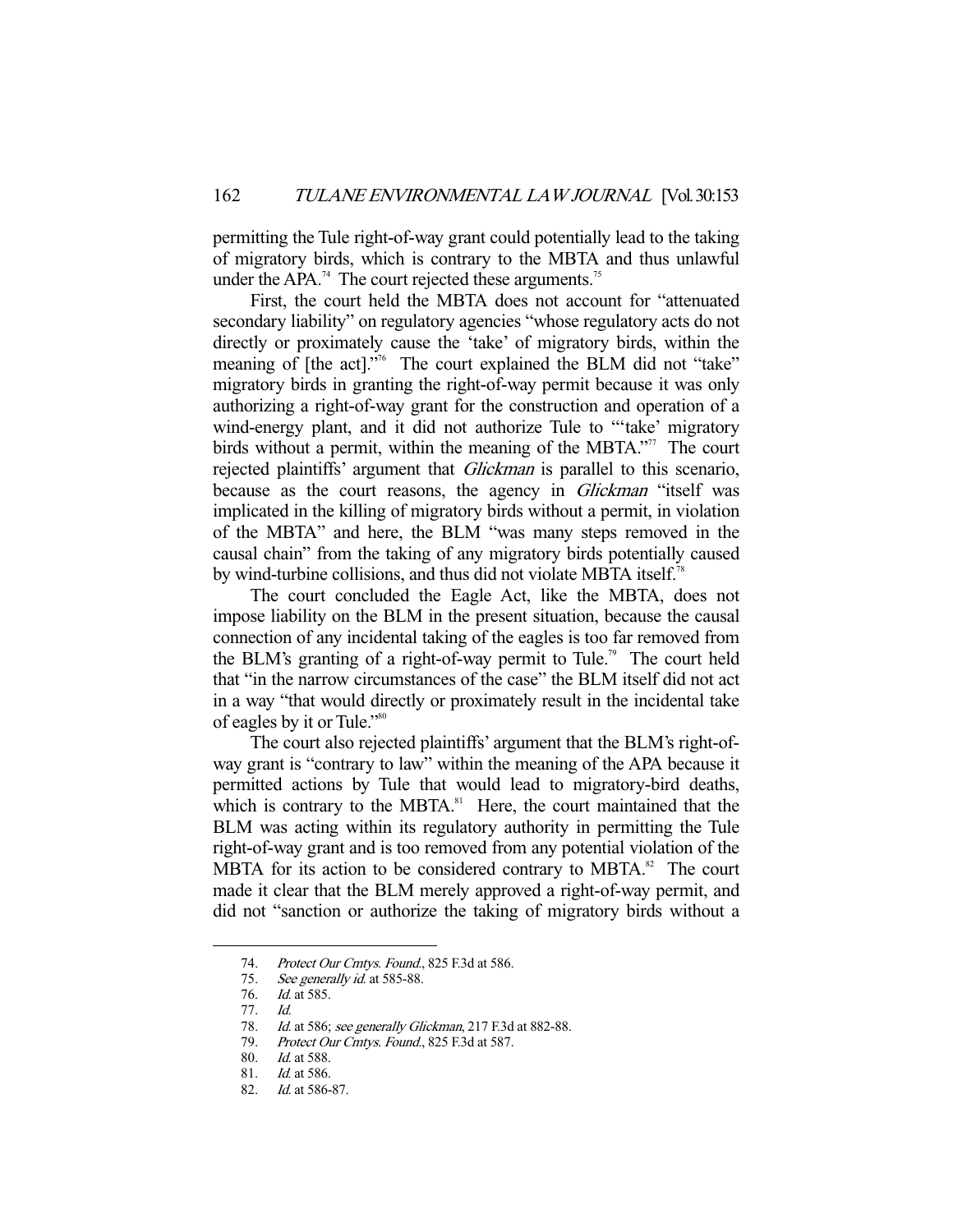permit."<sup>83</sup> For additional support of this conclusion, the court highlighted the BLM's inclusion of expressed conditions within the right-of-way permit that pertain to the MBTA and the Eagle Act.<sup>84</sup>

 In an effort to explain the difference between agency action that was contrary to law and agency action that was too far removed to be considered contrary to law, the court mentioned Anderson v. Evans and Wilderness Society v. U.S. Fish and Wildlife Service.<sup>85</sup> In Anderson, the agency action was found contrary to NEPA because it relied on an environmental assessment and did not create an EIS despite meeting the criteria for needing an EIS, and that led to the killing of five gray whales.<sup>86</sup> In *Wilderness Society*, the Ninth Circuit found the FWS acted contrary to law when it "issued a permit allowing a third party to operate a 'commercial enterprise'" because it misconstrued the governing federal statute.<sup>87</sup> The court concluded that unlike the agencies in *Anderson* and Wilderness Society, the BLM here "has not misconstrued the requirements of the MBTA; nor has it encouraged or ratified unlawful acts taken by third parties in violation of the MBTA."<sup>88</sup> Instead, the court found the BLM acted reasonably in permitting the Tule right-of-way grant, and this action is too far removed from the potential of any taking of migratory birds or eagles by the Tule wind-turbines.<sup>89</sup>

## IV. ANALYSIS

 In deciding that the BLM did not violate the MBTA, the Eagle Act, or the APA, the court made two legal determinations.<sup>90</sup> First, the court silently asserted itself on one side of the circuit split on whether the MBTA applies to federal agencies. The court did not mention the circuit split in their decision. $91$  Nor did the court discuss whether they agree that the MBTA applies to agencies.<sup>92</sup> Instead, the court concluded "that agencies may be held liable for violations of the MBTA when they themselves engage in the taking of protected birds" and thus concluded the MBTA applies to federal agencies.<sup>93</sup> Whether they intended to take a

-

87. See Wilderness Soc'y v. U.S. Fish & Wildlife Serv., 353 F.3d 1051, 1055 (9th Cir. 2003); see also Protect Our Cmtys. Found., 825 F.3d at 587.

88. Protect Our Cmtys. Found., 825 F.3d at 587.

 <sup>83.</sup> Id. at 587.

 <sup>84.</sup> Id.

 <sup>85.</sup> Id.

 <sup>86.</sup> Anderson v. Evans, 371 F.3d 475, 480 (9th Cir. 2004).

<sup>89.</sup> *Id.* at 585-88.

 <sup>90.</sup> Id.

 <sup>91.</sup> See generally id.

<sup>92.</sup> See generally id.

 <sup>93.</sup> Id. at 585, 588.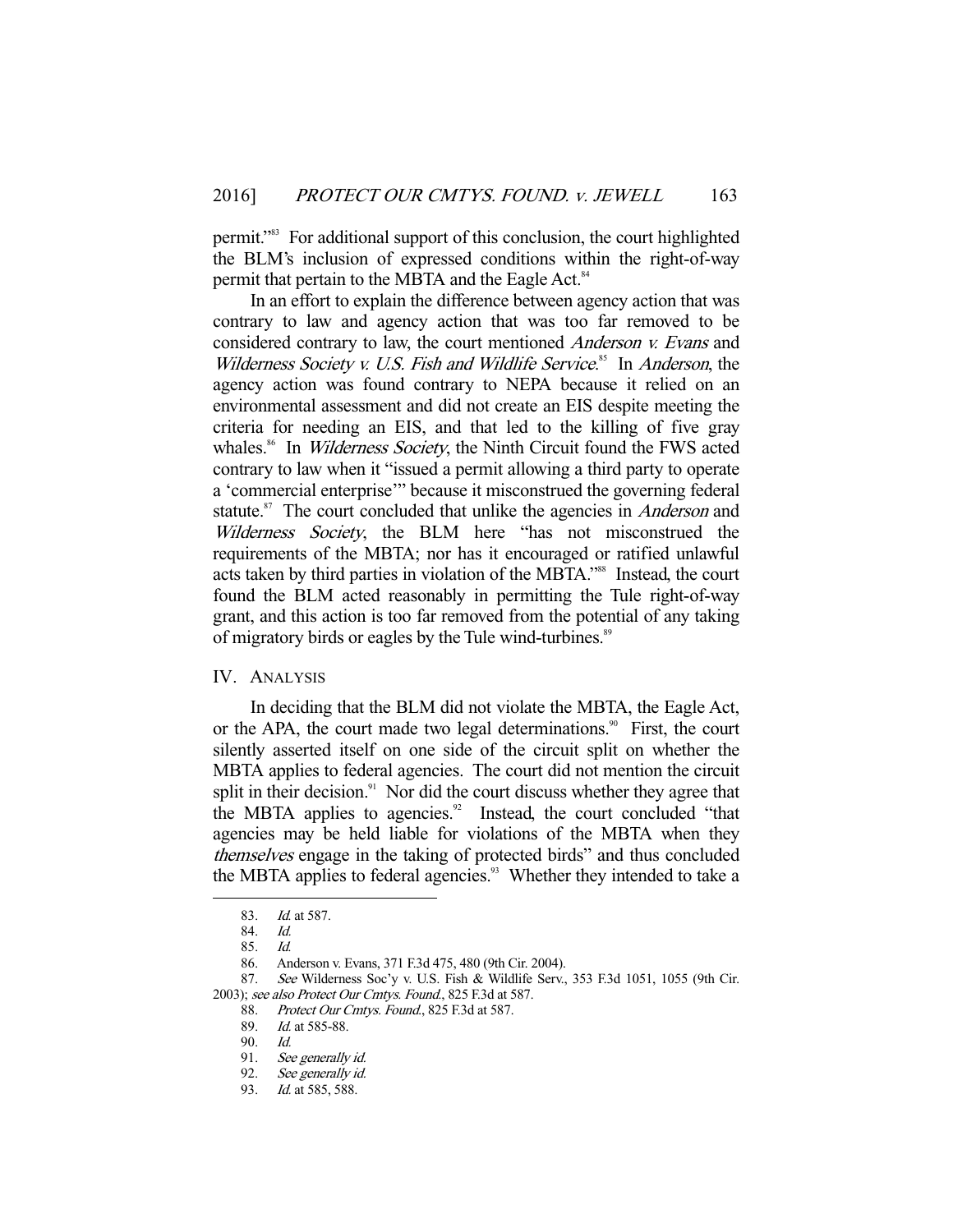stance, this conclusion puts the Ninth Circuit on the D.C. Circuit's side of the split.

 However, the Ninth Circuit need not worry that they inadvertently made this conclusion, because this is the correct interpretation of the MBTA. Although agencies are not included in the list of types of individuals who would be considered criminally liable under the Act in  $\S 707(a)^{94}$ , it would be, as the D.C. Circuit states, "odd" if Congress did not consider agency action that permitted the taking of any migratory birds unlawful under § 703(a), because the Act holds nations accountable, which logically includes the federal agencies given power by those nations.<sup>95</sup> Additionally, for nearly eighty years from the time the Act was adopted, FWS interpreted the Act to include enforcement against federal agencies.<sup>96</sup> The Department of the Interior even stated that the FWS change in interpretation was not a reflection of a policy change, nor a "filling in the gaps" of the statute.<sup>97</sup> Lastly, the Supreme Court has held in dictum that the MBTA applies to federal agencies.<sup>98</sup> In determining whether a change to the Northern Timber Compromise was constitutional, the Court stated that agencies have obligations to manage their lands to neither kill nor take the northern spotted owl within the meaning of the MBTA.<sup>99</sup> Although the Court has not addressed this issue squarely, it is evident the Supreme Court has interpreted and will interpret the MBTA to apply to agencies. Thus, whether it was intentional or not, the Ninth Circuit put itself on the legally accurate side of this circuit split.

 Second, in holding that a violation of the MBTA and the Eagle Act requires an action that directly or proximately violates the Acts, the court drew a line in the sand.<sup>100</sup> The action in question was not the construction and operation of the wind-turbines; the action in question was the granting of a right-of-way permit. As the Ninth Circuit held, the BLM did not "take" or encourage the taking of any migratory birds or eagles by granting a right-of-way permit, and therefore it cannot be in violation of the MBTA, the Eagle Act, or the APA.<sup>101</sup> The BLM was neither encouraging nor permitting the "take" of any migratory birds or eagles in

 <sup>94. 16</sup> U.S.C. § 707(a) (2012).

 <sup>95. 16</sup> U.S.C. § 703(a) (2012); Humane Soc'y of the U.S. v. Glickman, 217 F.3d 882, 887 (D.C. Cir. 2000).

<sup>96.</sup> See Glickman, 217 F.3d at 888.

 <sup>97.</sup> Glickman, 217 F.3d at 887.

 <sup>98.</sup> Robertson v. Seattle Audubon Soc'y., 503 U.S. 429, 438 (1992).

<sup>99.</sup> *Id.* at 438-39.

 <sup>100.</sup> Protect Our Cmtys. Found. v. Jewell, 825 F.3d 571, 588 (9th Cir. 2016).

 <sup>101.</sup> Id.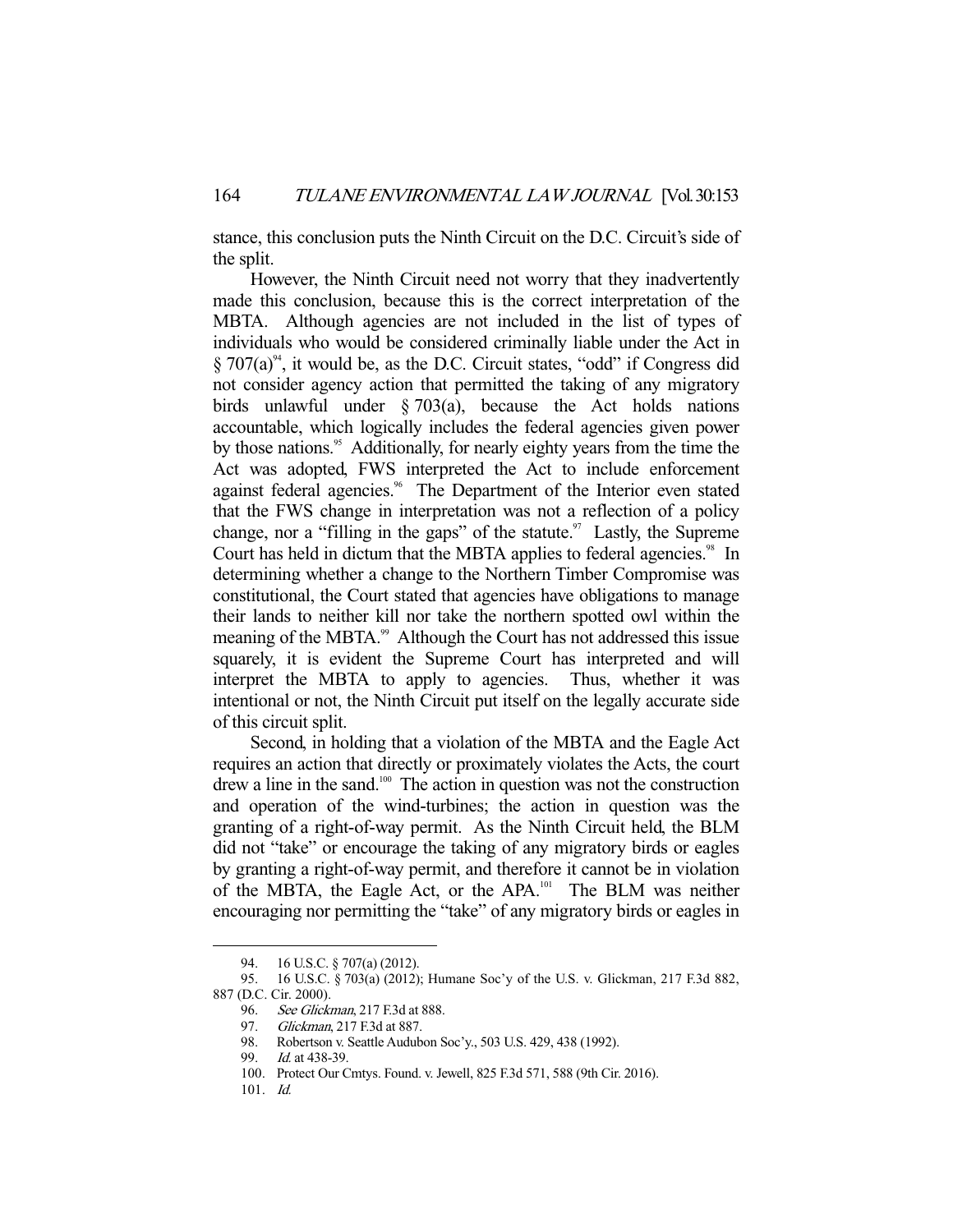granting this permit; thus it was not contrary to the MBTA under the APA. Under this ruling, if there is a clear causal connection that agency action violates the MBTA or the Eagle Act, then the agency in question would no doubt be criminally liable under the Acts; but if there is not a clear causal connection, then there can be no enforcement under the Acts.

 In deciding the BLM did not violate NEPA by granting the right-ofway permit, the Ninth Circuit remained consistent with prior jurisprudence that calls for deference to agency discretion when reviewing high technical aspects of an EIS. Specifically, the court gave the BLM deference in its review of the EIS, the purpose-and-need statement, project alternatives, and mitigation measures.<sup>102</sup> The court is not a panel of scientists and should not be expected to judge the highly technical details of whether a migratory bird nighttime survey was appropriate. By allowing for agency discretion, the court was exercising its proper role.

 Despite deferring to agency discretion in its review, the court mistakenly stated it would be applying a more stringent review. The court incorrectly stated "a reviewing court will take a 'hard look' at the EIS to determine whether it 'contains a reasonably thorough discussion of the significant aspects of the probable environmental consequences.'"<sup>103</sup> This is not correct. The court's role is to determine whether the agency has taken a "hard look" at the significant impacts its proposed project has on the environment.<sup>104</sup> If the court had applied this review, it would be contrary to both Ninth Circuit's and Supreme Court's prior jurisprudence that established it is not the role of the court to "impose upon the agency [our] notion of which procedures are best or most likely to further some vague, undefined public good."<sup>105</sup> The court, however, did not apply this stringent review. Instead, the court repeatedly granted deference to the BLM's determinations regarding what surveys to conduct in creating the EIS and the BLM's ultimate determinations on the effects the project will have on the environment.106 Because the court did not take a "hard look" at the BLM's EIS, the court's assertion that it is their role to take a "hard look" at an EIS was a harmless error.

<sup>102.</sup> *Id.* at 579-85.

<sup>103.</sup> Id. at 579 (quoting Churchill Cty. v. Norton, 276 F.3d 1060, 1072 (9th Cir. 2001)).

<sup>104.</sup> Churchill Cty., 276 F.3d at 1072.

<sup>105.</sup> Id. (quoting Vermont Yankee Nuclear Power Corp. v. Natural Res. Def. Council, Inc., 435 U.S. 519, 549 (1978)).

<sup>106.</sup> Protect Our Cmtys. Found., 825 F.3d at 579-85.